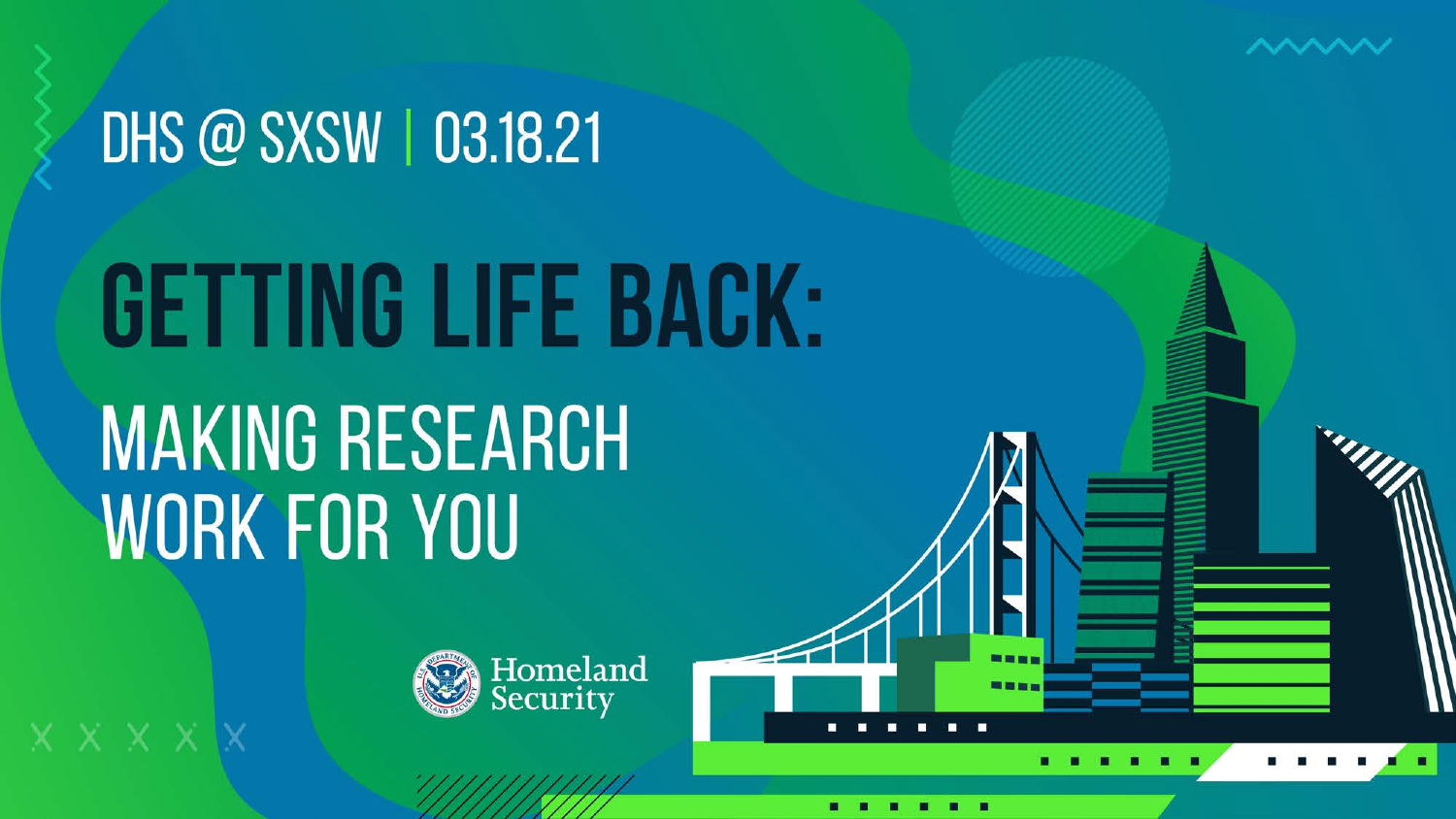**DHS** @ SXSW

 $\sim\sim\sim$ 

SPEAKERS

AK

#### **GETTING LIFE BACK:** MAKING RESEARCH WORK FOR YOU



**Rhonda Binda** *(Moderator)*  **Deputy Borough President Queens, New York City, NY** 



**David Alexander Dir., Research and Partnerships U.S. Department of Homeland Security, Science and Technology Directorate (S&T)**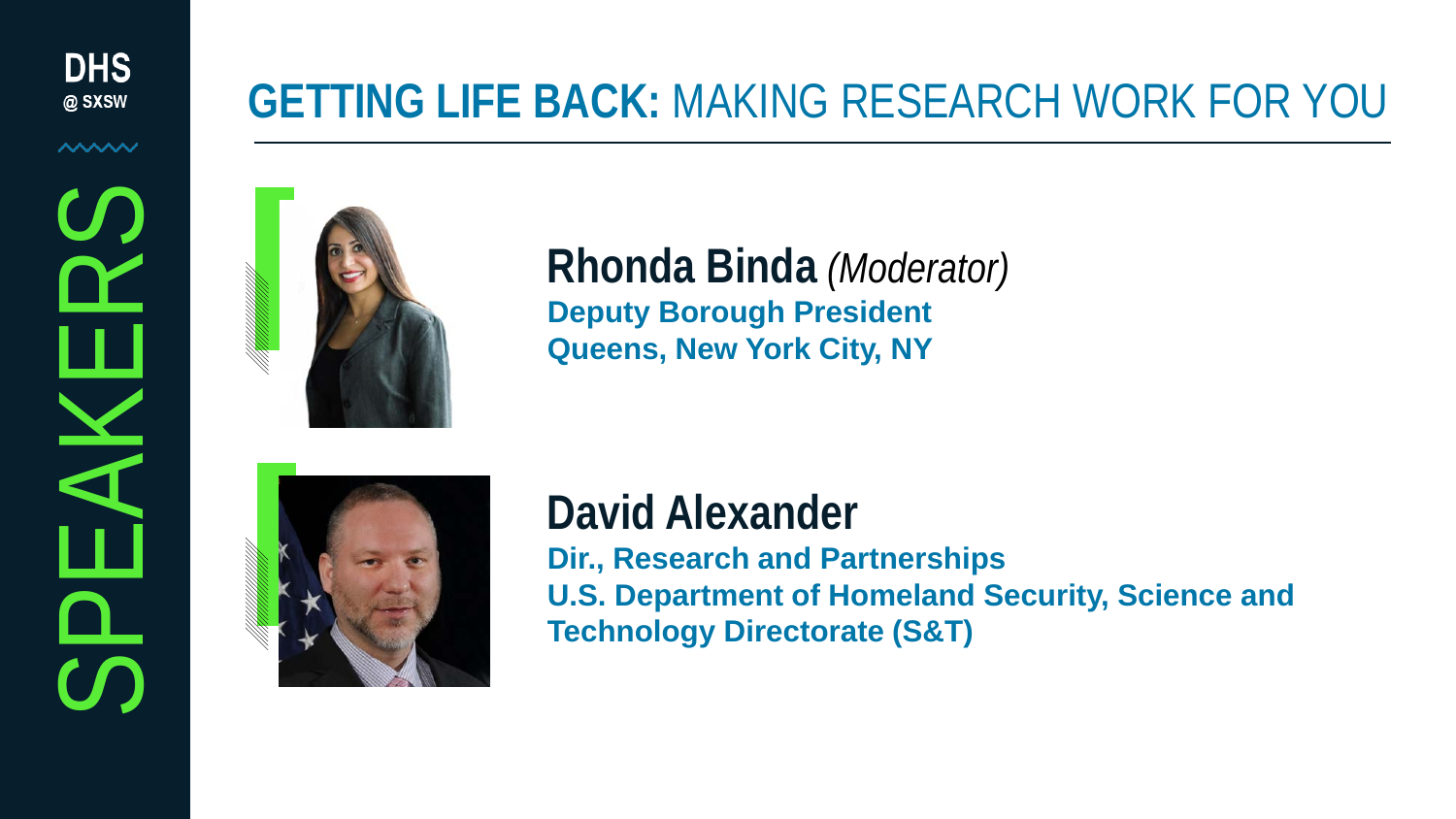**DHS @ SXSW**

 $\sim\sim\sim$ 

SPEAKERS

### **GETTING LIFE BACK:** MAKING RESEARCH WORK FOR YOU



### **Lahne Mattas-Curry**

**Communications Director, Office of Research and Development, Center for Environmental Solutions and Emergency Response U.S. Environmental Protection Agency (EPA)**



#### **David Corman**

**Program Dir., Cyber-Physical Systems and Smart and Connected Communities, National Science Foundation (NSF)**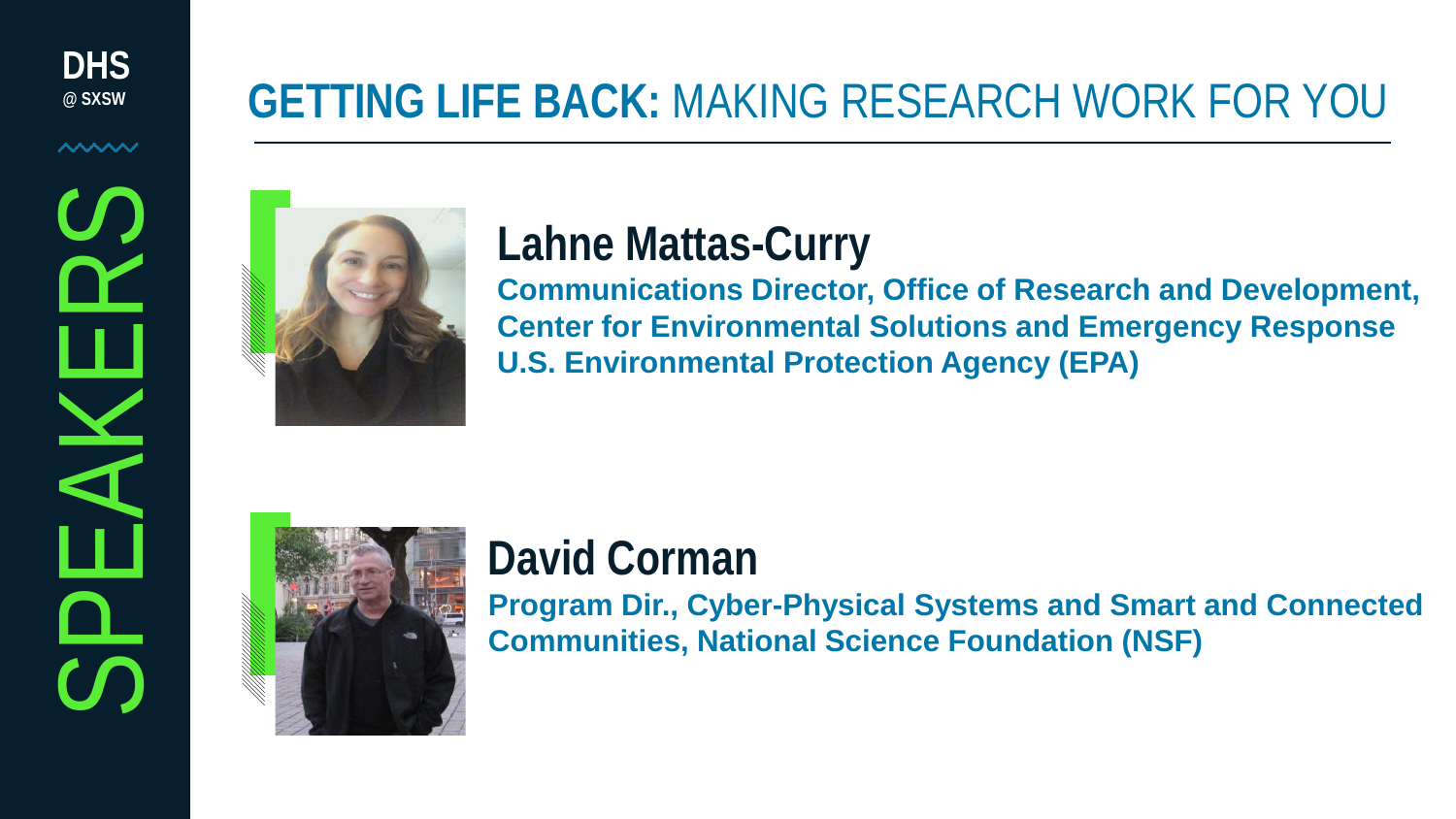#### U.S. DEPARTMENT OF HOMELAND SECURITY **SCIENCE AND TECHNOLOGY DIRECTORATE: Did you Know?**

#### **Securing the Future of Travel**



**Science and Technology** 

- o S&T's Biometric research is evaluating how technologies can reliably verify the identities of travelers who are wearing face masks.
- o To meet growing demands for "speed and security," S&T's Biometric research supports multiple DHS missions and our interagency and international partners who share common challenges and seek to leverage the speed of private sector innovation.



**scitech.dhs.gov** dhs.gov/science-and-technology/biometric-technology-rally **choose in a conduct of the and-technology/biometric-technology-rally** 

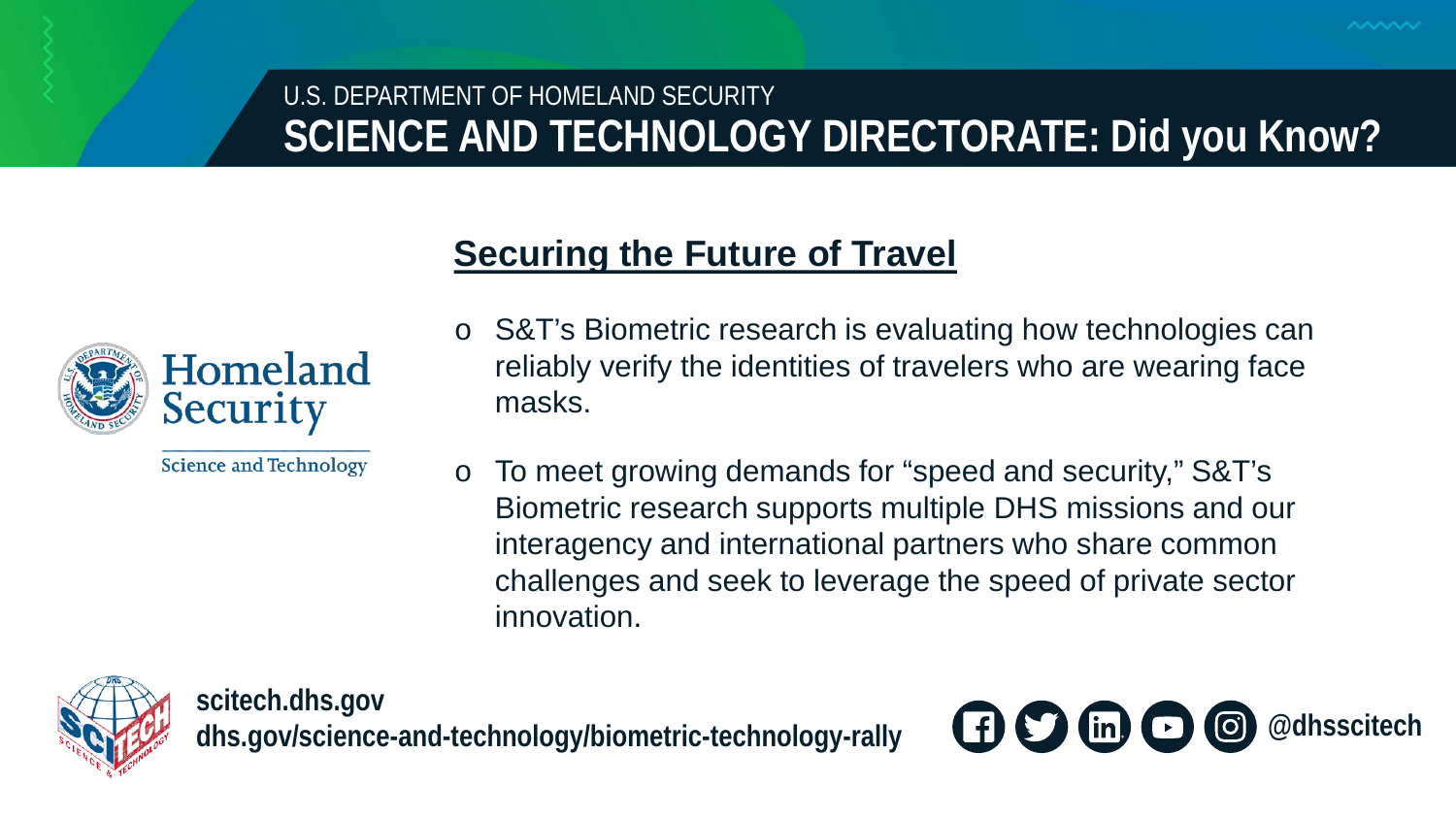#### **U.S. ENVIRONMENTAL PROTECTION AGENCY: Did you Know?**

#### **Researchers are Reducing the Risk of Exposure to SARS-CoV-2**



- EPA researchers are building on an expansive body of world-class research by applying that knowledge to reduce the risk of exposure to SARS-CoV-2, the virus that causes COVID-19. This research will help states, tribes, local, and territorial governments, including public health agencies, guide homeowners, business owners, and workplace managers to reduce the risk of exposure to SARS-CoV-2.
- o Research Includes:
	- o Modeling aerosols and evaluating inactivation techniques
	- o Detecting & Monitoring SARS-CoV-2 in wastewater
	- o Evaluating SARS-CoV-2 cleanup and disinfection practices
	- o Evaluating Mask and PPE Effectiveness and Disinfection
	- o Developing a Salivary Antibody Test for SARS-CoV-2



**https://www.epa.gov/healthresearch/research-**

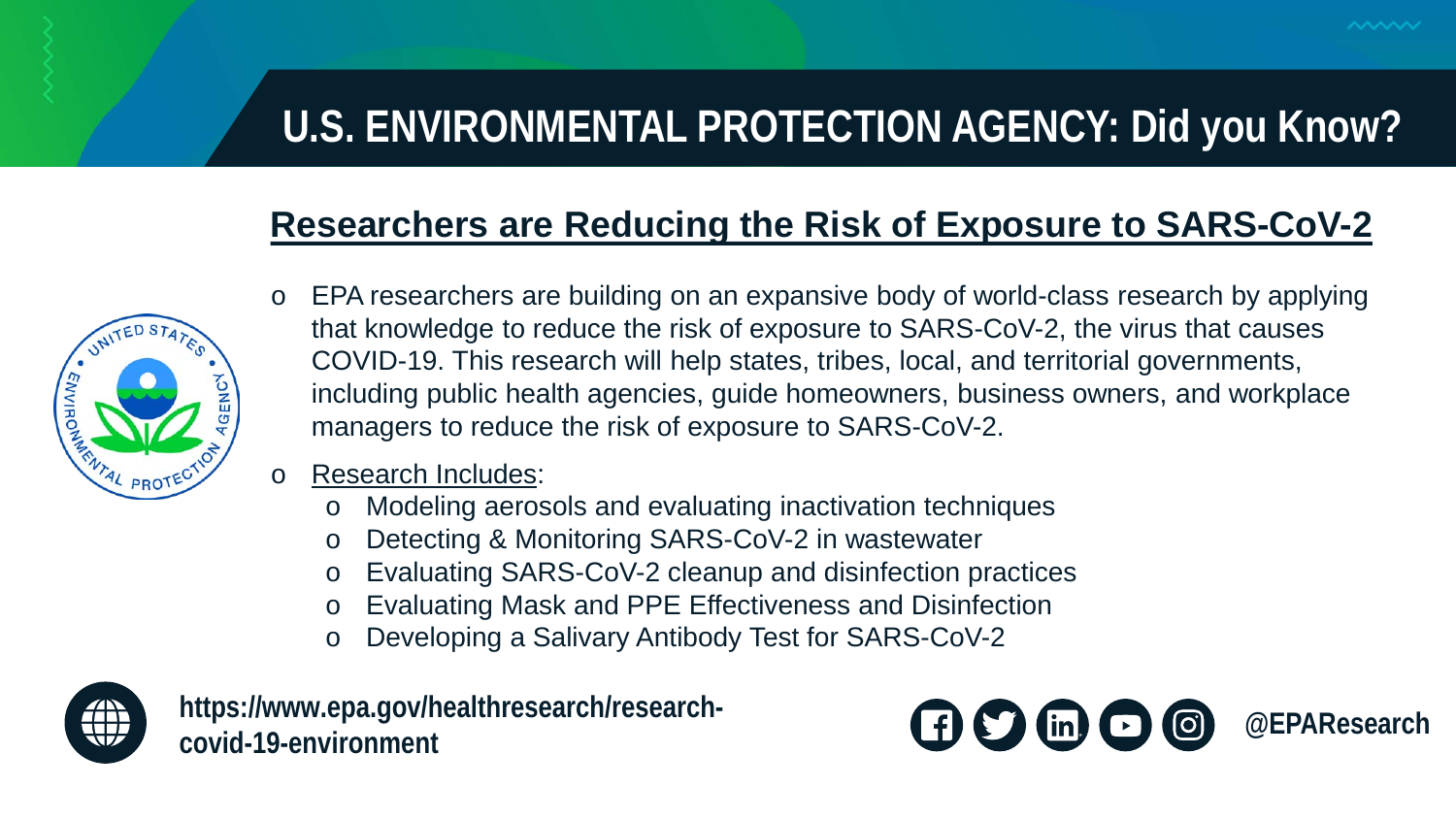#### **U.S. NATIONAL SCIENCE FOUNDATION: Did you Know?**

#### **Smart and Connected Communities (S&CC)**



- o S&CC encourages researchers to work with community stakeholders to identify and define challenges they are facing, enabling those challenges to motivate use-inspired research questions.
- o The S&CC program supports integrative research that addresses fundamental technological and social science dimensions of smart and connected communities and pilots solutions together with communities.



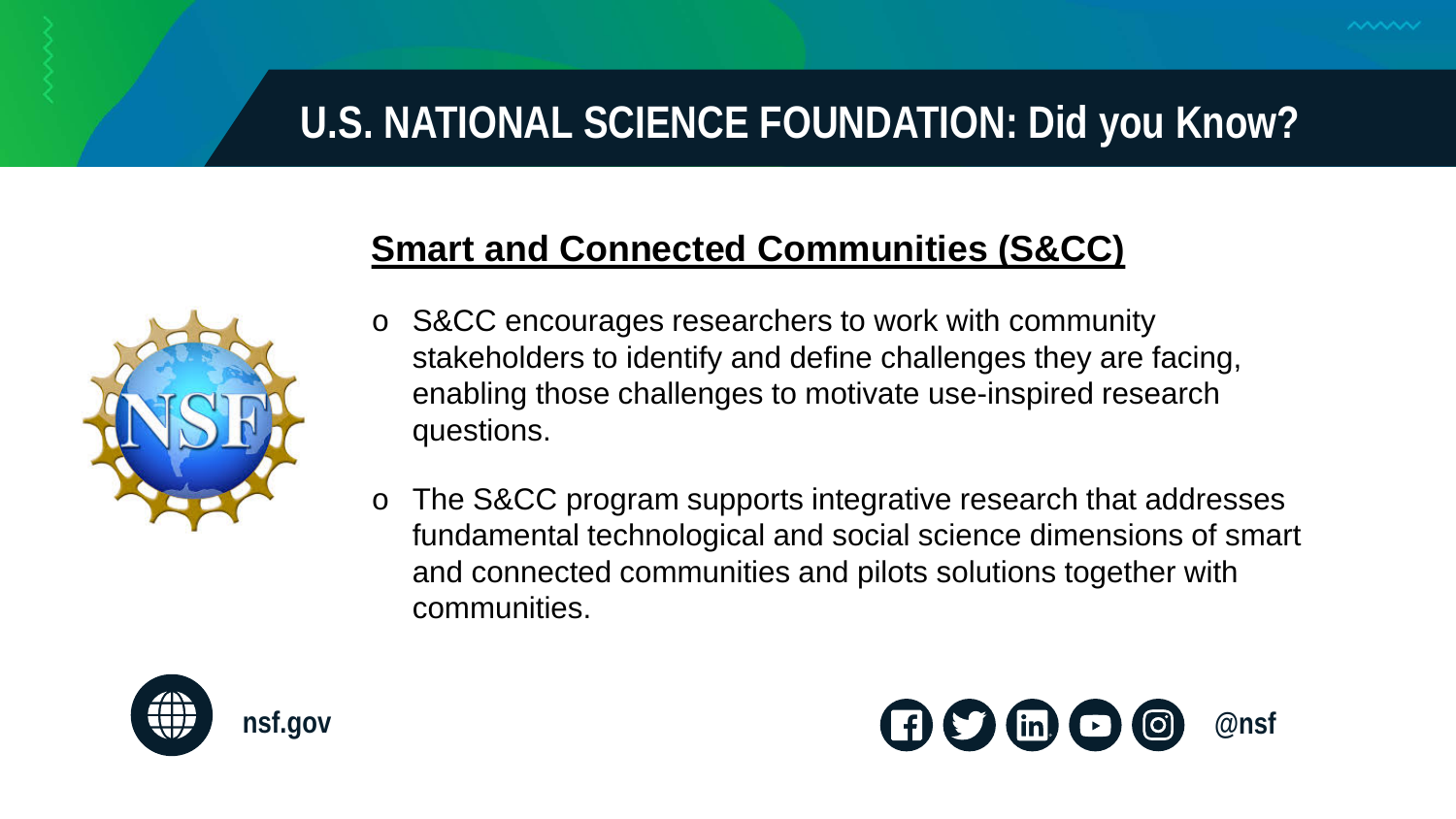#### **QUEENS, NEW YORK CITY: Did you Know?**

#### *The Future Of New York Is Queens*

**The World's Borough: Queens, NYC**

- o Queens has changed much in recent years. A new LaGuardia Airport is taking flight, with Kennedy Airport not too far behind. The \$153 million Jamaica NOW Action Plan has revitalized one of our most historic neighborhoods.
- o A community of 2.4 million people has emerged as one of remarkable growth and as a global destination; a borough of families. The future is here and brighter than ever**.**